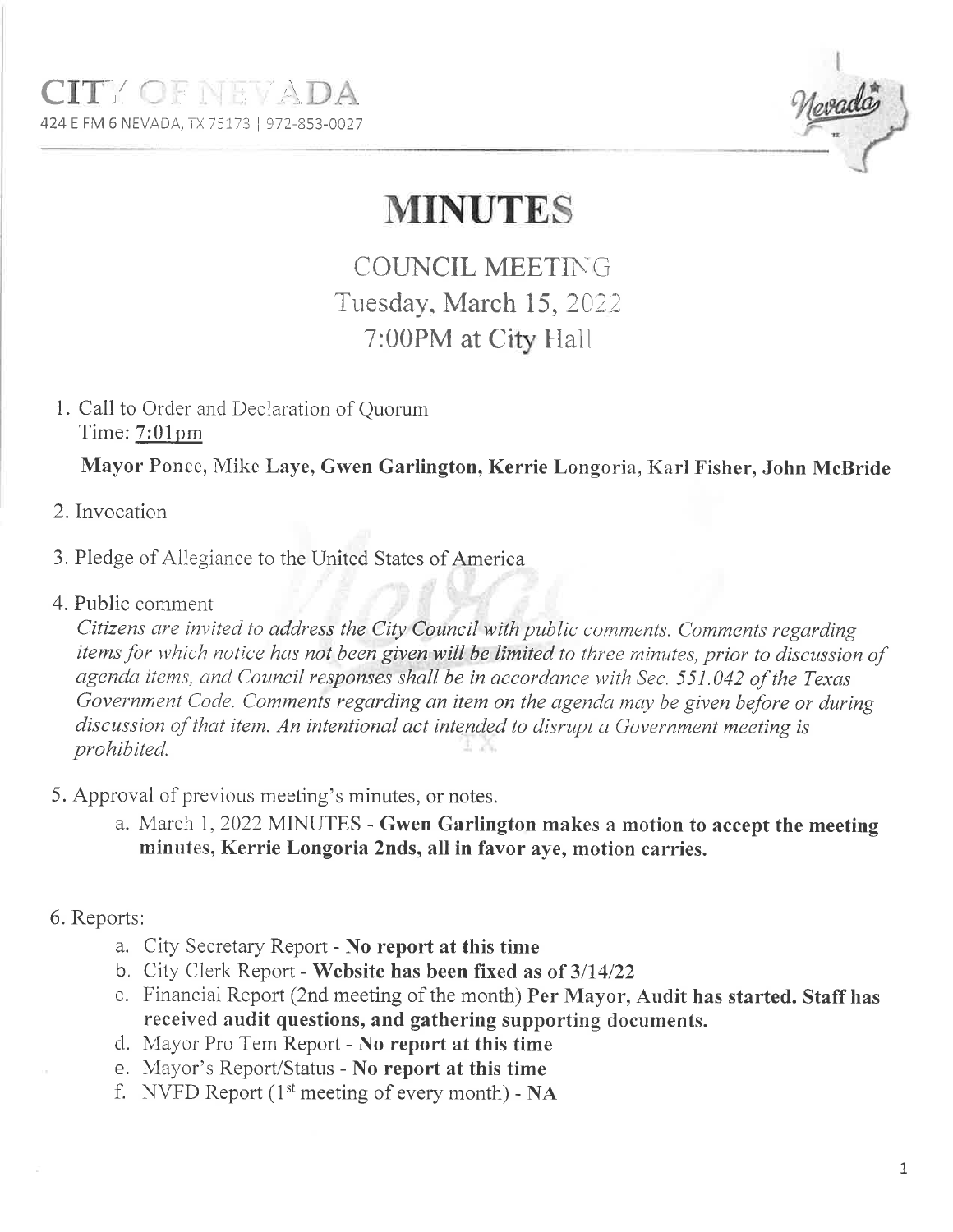## 7. Business Session:

- a. Discuss/Take Action: 18448 and 18444 FM 543 ETJ Replat. Requesting to re-plat the current 3.1710 acres lot into one 1.462-acre lot, and one 1.704-acre lot. Kerrie Longoria tabled for the next meeting when fees are paid, plat are signed, sealed and certified. Mike Laye 2nds, all in favor aye, motion carries.
- b. Discuss/Take Action: Petitions for Consent to Addition of Lands to Elevon MUD No. 1-A. A resolution of the city council of the City of Nevada, Texas, consenting to the addition of 22.585 acres of land by Elevon municipal utility district no. 1-a of Collin County; providing for severability and declaring an effective date. John Marlin with M.A. Partners is requesting a public hearing at the next two council meetings in April, to Annex a portion of the Nevada ETJ into the MUD. Kerrie Longoria motions to accept Resolution 22-04, consenting to the 22.585 ETJ land of Nevada annexation, for Public Hearings to be held on April 5, 2022 and April 19, 2022 at city hall. Mike Laye 2nds, all in favor aye, motion carries.
- c. Discuss/Take Action: Capital Improvements City Road Reconstruction/Repair. Possible rebidding the Warren Street Reconstruction. No action taken. Council requested a new outline of the roads, and revised the cost of repair. Chris Donnan with Hayter Engineering will provide this in an upcoming meeting.
- d. Discuss/Take Action: TxDOT FM 6 Base Alignment, consideration of possible realignment. No action taken. Jennifer Vorster with TXDOT addressed the Council and citizens about the widening of FM 6 and other options the city provided. She explained the process, what the State is responsible for, and what the City's associated costs are. Jennifer Vorster will get the updated cost sheet to us. TXDOT Bid will go out sometime between June and October. The expansion will have a 3-foot shoulders, rumble strips, and concrete culverts.
- e. Discuss: Guest speaker CISD Superintendent Dr. Knowlton will present the proposed May 2022 bond package. Please see Dr. Knowlton's presentation following page 3 of the Minutes. Also, online at: https://www.communityisdbond.com/
- f. Discuss/Take Action: New development west of Nevada Lakes (CR537). Review and take any necessary action on development plan submitted for proposed development west of Nevada Lakes neighborhood. No action taken.